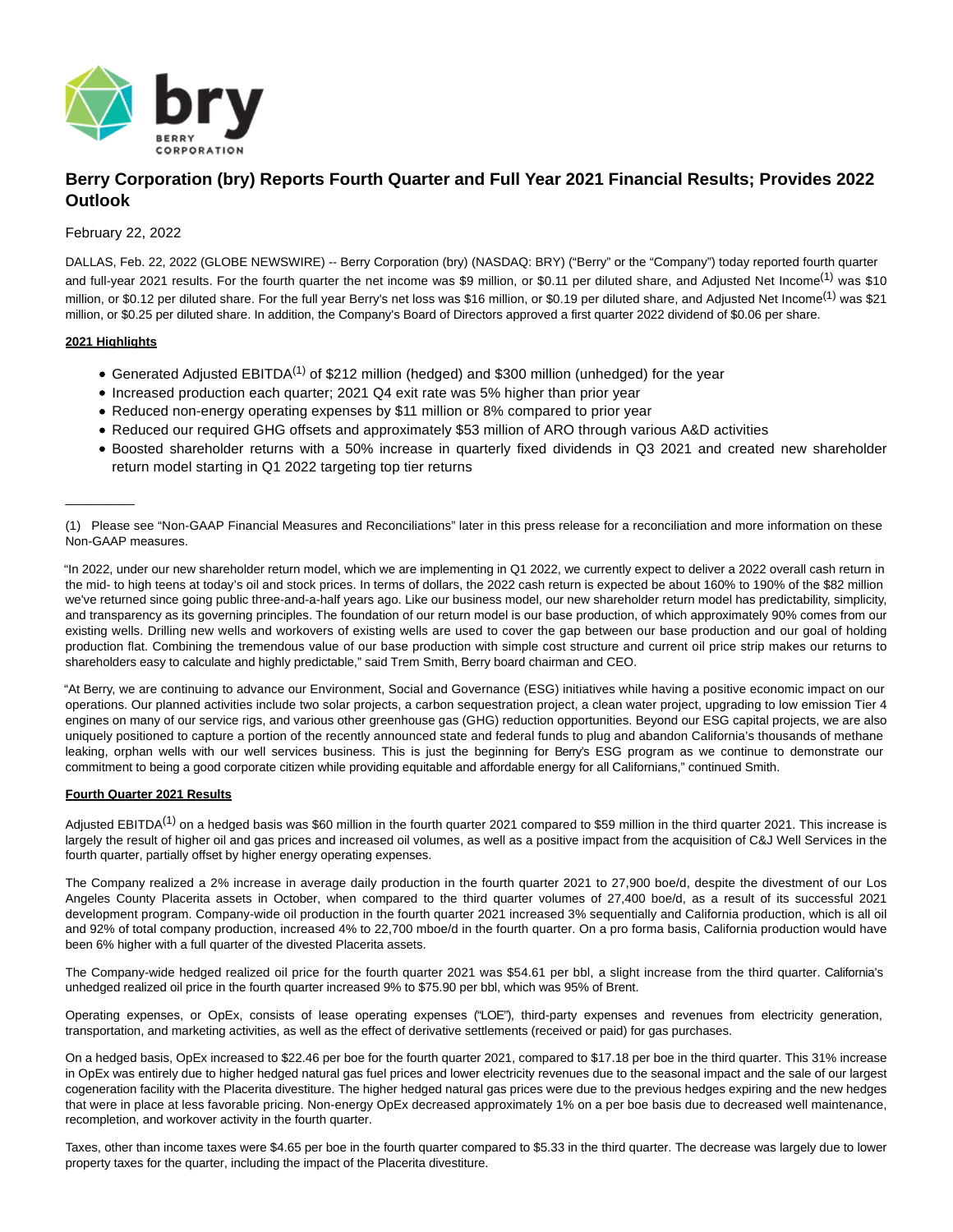General and administrative expenses increased 27% in the fourth quarter 2021 compared to the third quarter 2021, primarily due to C&J Well Services which was acquired on October 1, 2021. Adjusted General and Administrative Expenses<sup>(1)</sup>, which excludes non-cash stock compensation costs and nonrecurring costs, increased 26% for the same reason.

The results of operations from C&J Well Services were included in Berry's consolidated results beginning the fourth quarter 2021. The C&J Well Services fourth quarter results included services revenues of \$36 million, costs of services of \$28 million, net income before income taxes of less than \$1 million and Adjusted EBITDA of \$4 million. The C&J Well Services general and administrative expenses were \$4.5 million and adjusted general and administrative expenses were \$3.2 million, which excludes non-recurring costs related to the acquisition and transition activity.

For the fourth quarter 2021, capital expenditures were approximately \$27 million on an accrual basis and excluding acquisitions and asset retirement obligation spending, as well as C&J Well Services capital of \$1 million. This was a decrease compared to \$38 million for the third quarter reflecting the planned reduction in activity in the fourth quarter. Nearly all of the fourth quarter capital was focused on development activities in California. Additionally, Berry spent approximately \$7 million for plugging and abandonment activities in the fourth quarter.

At December 31, 2021, the Company had liquidity of \$215 million, consisting of \$22 million cash on hand and \$193 million available for borrowings under our 2021 RBL Facility.

### **Full-Year 2021 Results**

Adjusted EBITDA<sup>(1)</sup> on a hedged basis was \$212 million in 2021 compared to \$244 million in 2020. The decrease was primarily driven by lower realized hedged prices in 2021. Additionally, taxes other than income taxes were higher in 2021. On a year-over-year basis, non-energy OpEx, energy OpEx and adjusted general and administrative expenses all experienced decreases. On an unhedged basis, Adjusted EBITDA increased to \$300 million in 2021 compared to \$102 million in 2020.

Average daily production for 2021 was 27,400 boe/d and increased each quarter throughout 2021, and the fourth quarter of 2021 was 5% higher than the same quarter of 2020. This is indicative of the positive response from our assets with strategic capital deployment. The year-over-year production results were impacted by the significant capital reduction in 2020 in response to the significant decline in oil price and the measured ramp up in activity in early 2021. Oil production decreased 4% in 2021 compared to 2020, however the fourth quarter 2021 exit rate was 6% higher than the fourth quarter of the prior year. As a result of the 2021 development campaign in Utah, the year-over-year production in Utah was essentially flat compared to the decline of 14% in 2020.

Company-wide hedged realized oil prices were \$50.12 per bbl in 2021 compared to \$56.07 per bbl in 2020. The California average unhedged oil price was \$67.27 per bbl, 95% of Brent in 2021 and \$40.01 per bbl in 2020, 93% of Brent.

OpEx on a hedged basis decreased \$0.62 per boe from 2020 to \$17.89 in 2021. Most of the cost savings was realized in non energy OpEx which decreased \$0.51 per boe as a result of cost saving and efficiency measures implemented beginning in 2020 and continuing in 2021. Energy OpEx decreased \$0.11 per boe due to higher electricity revenue partially offset by higher hedged fuel costs.

Taxes, other than income taxes, increased \$1.24 to \$4.65 per boe in 2021 compared to \$3.41 in 2020. The increase was largely due to higher greenhouse gas ("GHG") prices during 2021. GHG prices began 2021 at \$18 per metric ton and increased to \$32 at year-end. During 2021, Berry experienced an increase in property taxes, as well as higher severance taxes due to increased revenue driven by higher product prices.

General and administrative expenses decreased 6% in 2021 compared to 2020, primarily due to lower non-cash stock compensation costs and non-recurring cost, partially offset by increased expenses from the C&J Well Services acquisition. Excluding the impact of the C&J Well Services acquisition in the fourth quarter, general and administrative expenses decreased by approximately 12% for 2021 compared to 2020. Adjusted general and administrative expenses, which excludes non-cash stock compensation costs and nonrecurring costs, and excluding C&J Well Services were \$54 million for the year ended December 31, 2021 compared to \$57 million for the year ended December 31, 2020. The decrease was largely due to lower employee expenses.

The C&J Well Services results of operations beginning on the October 1, 2021, acquisition date were included in Berry's 2021 consolidated results. Such C&J Well Services results included services revenues of \$36 million, costs of services of \$28 million, net income before income taxes of less than \$1 million and Adjusted EBITDA of \$4 million. The C&J Well Services general and administrative expenses were \$4.5 million and adjusted general and administrative expenses were \$3.2 million, which excludes non-recurring costs related to the acquisition and transition activity.

Capital expenditures on an accrual basis and excluding acquisitions and asset retirement obligation spending totaled \$132 million for 2021 (excluding C&J Well Services capital of \$1 million) compared to \$77 million for 2020. The increase was due primarily to the increase in drilling with 191 wells in 2021 compared to 45 in 2020. Approximately 79% of 2021 capital was directed to California oil operations and 12% to Utah operations. Additionally, Berry spent \$19 million in 2021 on plugging and abandonment activities.

Proved reserves were 97 mmboe on December 31, 2021, of which 81% are located in California and where 91% of the PV-10<sup>(1)</sup> value is located. In 2021, Berry replaced 120% of our production with additional proved reserves driven by price increases and reserves extensions.

"For 2022, we plan to deploy \$125 to \$135 million of capital, excluding approximately \$8 million for C&J Well Services, which should keep our production flat. We expect a substantial improvement in our cash flows due to improved market pricing and oil hedge position compared to 2021," stated Cary Baetz, executive vice president and chief financial officer. "We have also improved our oil intensity over the last few months and further increased the concentration of production areas. We recently sold our Colorado gas operations and purchased a Utah operation that is 88% oil. We also sold our Placerita operations in the LA Basin, which makes us exclusively a Kern County oil producer in California. The portfolio rationalization makes us now 92% oil, up from 89%."

\_\_\_\_\_\_\_\_\_\_

<sup>(1)</sup> Please see "Non-GAAP Financial Measures and Reconciliations" later in this press release for a reconciliation and more information on these Non-GAAP measures.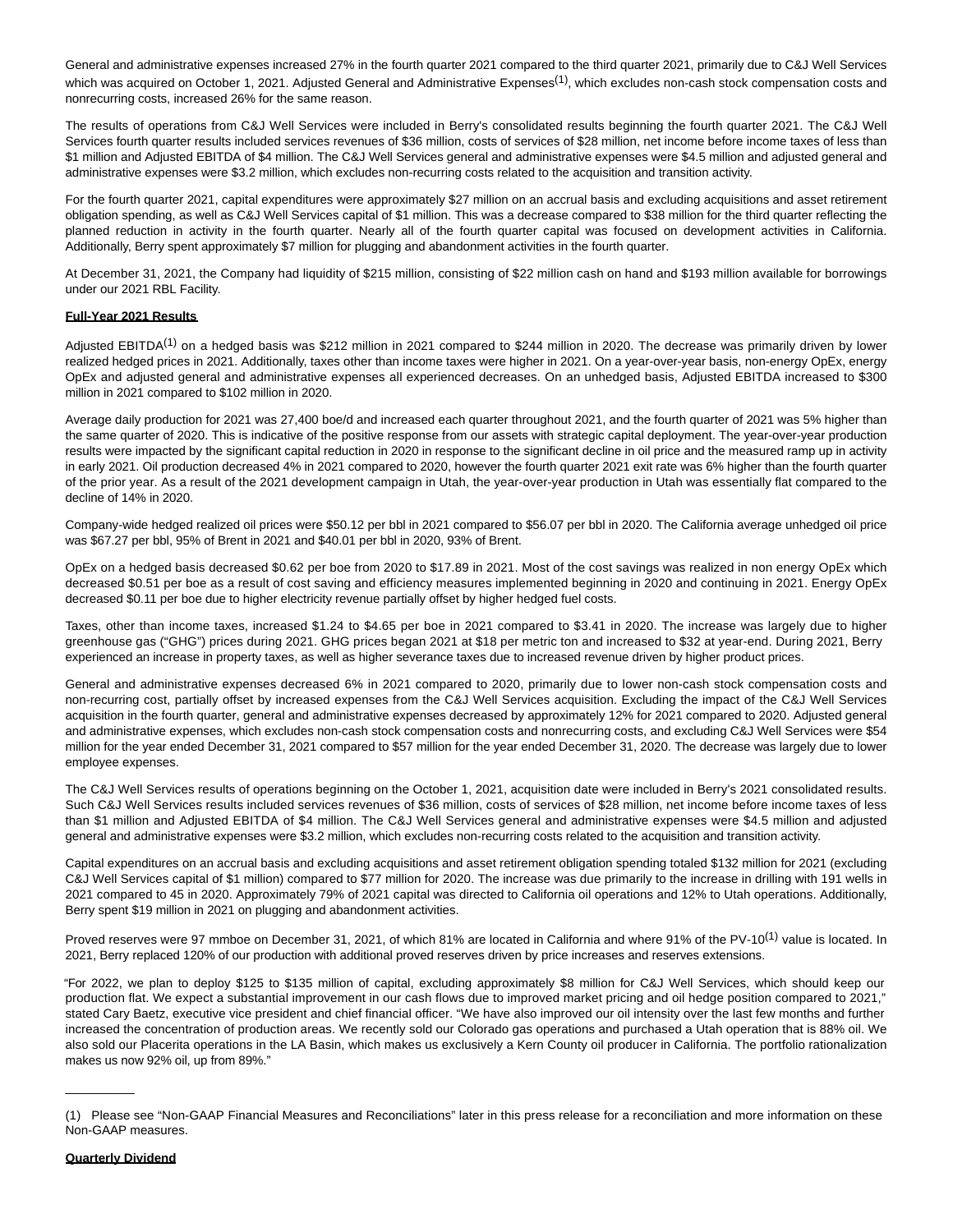The Company's Board of Directors declared a regular dividend for the first quarter of 2022 at a rate of \$0.06 per share on the Company's outstanding common stock, payable on April 15, 2022 to shareholders of record at the close of business on March 15, 2022.

Subject to approval by the Board and depending on a variety of factors, including the Company's financial condition and results of operations, the Company intends to pay a similar fixed dividend in future quarters, as well as additional dividends in accordance with its newly adopted shareholder returns model commencing for the first quarter of 2022.

#### **Full-Year 2022 Guidance**

Berry remains committed to a maintenance capital program in 2022 with a fundamental focus on maximizing discretionary cash flow to return to shareholders.

| <b>Full-Year 2022 Guidance</b>                              | Low     |            | High    |
|-------------------------------------------------------------|---------|------------|---------|
|                                                             |         |            |         |
| Average Daily Production (boe/d) <sup>(1)</sup>             | 25.500  |            | 27,500  |
| Non-Energy Operating Expenses (\$/boe)                      | \$13.75 |            | \$14.25 |
| Operating Expenses (\$/boe)                                 | \$20.00 |            | \$22.00 |
| Taxes, Other than Income Taxes (\$/boe)                     | \$4.50  |            | \$5.50  |
| Adjusted General & Administrative (G&A) expenses (\$/boe)   |         |            |         |
| Development and Production Segment & Corp                   | \$5.75  |            | \$6.25  |
| Well Servicing and Abandonment Segment                      |         | $-$ \$1.45 |         |
| Capital Expenditures (\$ millions)                          |         |            |         |
| Development and Production Segment & Corp                   | \$125   |            | \$135   |
| Well Servicing and Abandonment Segment                      |         | $-$ \$8    |         |
| Well Servicing & Abandonment Segment Adjusted EBITDA (\$mm) |         | $-$ \$27   |         |

(1) Oil production is expected to be approximately 92% of total.

The guidance stated above assumes CalGEM continues to issue new drilling permits and certain other regulatory permits and approvals, as they have indicated they will.

#### **Earnings Conference Call**

 $\overline{\phantom{a}}$ 

Berry will host a conference call February 23, 2022 to discuss these results:

| Live Call Date:     | Wednesday, February 23, 2022                 |
|---------------------|----------------------------------------------|
| Live Call Time:     | 9:00 a.m. Eastern Time (6 a.m. Pacific Time) |
| Live Call Dial-in:  | 877-491-5169 from the U.S.                   |
|                     | 720-405-2254 from international locations    |
| Live Call Passcode: | CORRECTION - 6097724                         |

A live audio webcast will be available on the "Events" section of Berry's website at bry.com/category/events.

An audio replay will be available shortly after the broadcast:

| Replay Dates:    | Through Wednesday, March 9, 2022          |
|------------------|-------------------------------------------|
| Replay Dial-in:  | 855-859-2056 from the U.S.                |
|                  | 404-537-3406 from international locations |
| Replay Passcode: | CORRECTION - 6097724                      |

A replay of the audio webcast will also be archived on the "Reports & Resources" section of Berry's website at ir.bry.com/reports-resources.

### **About Berry Corporation (bry)**

Berry is a publicly traded (NASDAQ: BRY) western United States independent upstream energy company with a focus on onshore, low geologic risk, long-lived conventional oil reserves in the San Joaquin basin of California, with newly acquired well servicing and abandonment capabilities in California. More information can be found at the Company's website at bry.com.

#### **Forward-Looking Statements**

The information in this press release includes forward-looking statements within the meaning of Section 27A of the Securities Act of 1933 and Section 21E of the Securities Exchange Act of 1934. All statements, other than statements of historical facts, included in this press release that address plans, activities, events, objectives, goals, strategies, or developments that the Company expects, believes or anticipates will or may occur in the future, such as those regarding our financial position; liquidity; cash flows; anticipated financial and operating, results; capital program and development and production plans; operations and business strategy; potential acquisition opportunities; reserves; hedging activities; capital expenditures, return of capital; our new shareholder return model and the payment of any future dividends; future repurchases of stock or debt; capital investments, recovery factors and other guidance are forward-looking statements. The forward-looking statements in this press release are based upon various assumptions, many of which are based, in turn, upon further assumptions. Although we believe that these assumptions were reasonable when made, these assumptions are inherently subject to significant uncertainties and contingencies which are difficult or impossible to predict and are beyond our control. Therefore, such forward-looking statements involve significant risks and uncertainties that could materially affect our expected results of operations,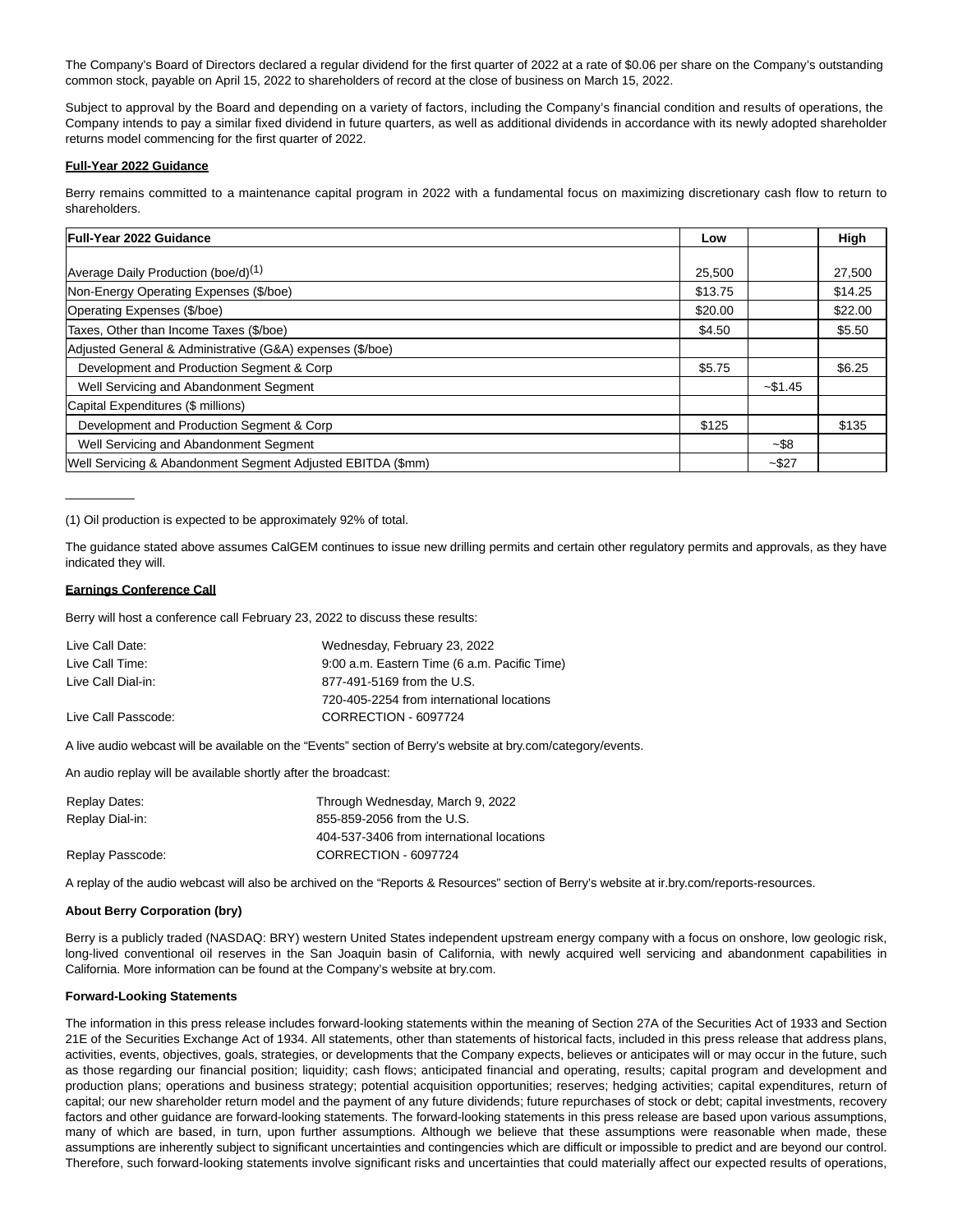liquidity, cash flows and business prospects.

Berry cautions you that these forward-looking statements are subject to all of the risks and uncertainties, incident to the exploration for and development, production, gathering and sale of natural gas, NGLs and oil most of which are difficult to predict and many of which are beyond Berry's control. These risks include, but are not limited to, commodity price volatility; legislative and regulatory actions that may prevent, delay or otherwise restrict our ability to drill and develop our assets, including the implementation of additional requirements for the regulatory approval and permitting process; legislative and regulatory initiatives in California or our other areas of operation addressing climate change or other environmental concerns; investment in and development of competing or alternative energy sources; drilling and other operating risks; uncertainties inherent in estimating natural gas and oil reserves and in projecting future rates of production; cash flow and access to capital; the timing and funding of development expenditures; environmental risks; effects of hedging arrangements; potential shut-ins of production due to lack of downstream demand or storage capacity; the impact and duration of the ongoing COVID-19 pandemic on demand and pricing levels; and the ability to effectively deploy our ESG strategy and risks associated with initiating new projects or business in connection therewith; and the other risks described under the heading "Item 1A. Risk Factors" in the Company's Annual Report on Form 10-K for the year ended December 31, 2021.

You can typically identify forward-looking statements by words such as aim, anticipate, achievable, believe, budget, continue, could, effort, estimate, expect, forecast, goal, guidance, intend, likely, may, might, objective, outlook, plan, potential, predict, project, seek, should, target, will or would and other similar words that reflect the prospective nature of events or outcomes.

Any forward-looking statement speaks only as of the date on which such statement is made, and we undertake no obligation to correct or update any forward-looking statement, whether as a result of new information, future events or otherwise except as required by applicable law. Investors are urged to consider carefully the disclosure in our filings with the Securities and Exchange Commission, available from us at via our website or via the Investor Relations contact below, or from the SEC's website at www.sec.gov.

### **TABLES FOLLOWING**

The financial information and certain other information presented have been rounded to the nearest whole number or the nearest decimal. Therefore, the sum of the numbers in a column may not conform exactly to the total figure given for that column in certain tables. In addition, certain percentages presented here reflect calculations based upon the underlying information prior to rounding and, accordingly, may not conform exactly to the percentages that would be derived if the relevant calculations were based upon the rounded numbers, or may not sum due to rounding.

#### **SUMMARY OF RESULTS**

|                                                   | <b>Quarter Ended</b><br>December 31,<br>2021 |           |             | <b>Quarter Ended</b><br>September 30,<br>2021          |                 | <b>Quarter Ended</b><br>December 31,<br>2020 | <b>Year Ended</b><br>December 31,<br>2021 | <b>Year Ended</b><br>December 31,<br>2020 |
|---------------------------------------------------|----------------------------------------------|-----------|-------------|--------------------------------------------------------|-----------------|----------------------------------------------|-------------------------------------------|-------------------------------------------|
|                                                   |                                              |           |             |                                                        |                 | (unaudited)                                  |                                           |                                           |
|                                                   |                                              |           |             | (\$ and shares in thousands, except per share amounts) |                 |                                              |                                           |                                           |
| <b>Consolidated Statement of Operations Data:</b> |                                              |           |             |                                                        |                 |                                              |                                           |                                           |
| <b>Revenues and other:</b>                        |                                              |           |             |                                                        |                 |                                              |                                           |                                           |
| Oil, natural gas and natural gas liquids sales    | \$                                           | 181,377   | \$          | 161,058                                                | \$              | 93,811                                       | \$<br>625,475                             | \$<br>378,663                             |
| Service revenue                                   |                                              | 35,840    |             |                                                        |                 |                                              | 35,840                                    |                                           |
| Electricity sales                                 |                                              | 6,308     |             | 12.371                                                 |                 | 6.724                                        | 35,636                                    | 25,813                                    |
| (Losses) gains on oil and gas sales derivatives   |                                              | (16, 378) |             | (30, 864)                                              |                 | (39, 617)                                    | (156, 399)                                | 117,781                                   |
| Marketing revenues                                |                                              | 834       |             | 732                                                    |                 | 351                                          | 3,921                                     | 1,426                                     |
| Other revenues                                    |                                              | 105       |             | 117                                                    |                 | 97                                           | 477                                       | 150                                       |
| Total revenues and other                          |                                              | 208,086   |             | 143,414                                                |                 | 61,366                                       | 544,950                                   | 523,833                                   |
| <b>Expenses and other:</b>                        |                                              |           |             |                                                        |                 |                                              |                                           |                                           |
| Lease operating expenses                          |                                              | 67,292    |             | 60,930                                                 |                 | 49,621                                       | 236,048                                   | 186,348                                   |
| Cost of services                                  |                                              | 28,339    |             |                                                        |                 |                                              | 28,339                                    |                                           |
| Electricity generation expenses                   |                                              | 3,660     |             | 7,128                                                  |                 | 5,422                                        | 23,148                                    | 16,608                                    |
| <b>Transportation expenses</b>                    |                                              | 1,758     |             | 1,806                                                  |                 | 1,559                                        | 6,897                                     | 6,938                                     |
| Marketing expenses                                |                                              | 825       |             | 715                                                    |                 | 344                                          | 3,811                                     | 1,380                                     |
| General and administrative expenses               |                                              | 22,357    |             | 17,614                                                 |                 | 20,409                                       | 73,106                                    | 77,696                                    |
| Depreciation, depletion and amortization          |                                              | 38,903    |             | 35,902                                                 |                 | 30,434                                       | 144,495                                   | 139,180                                   |
| Impairment of oil and gas properties              |                                              |           |             |                                                        |                 |                                              |                                           | 289,085                                   |
| Taxes, other than income taxes                    |                                              | 11,920    |             | 13,420                                                 |                 | 10,858                                       | 46,500                                    | 35,572                                    |
| Losses (gains) on natural gas purchase            |                                              |           |             |                                                        |                 |                                              |                                           |                                           |
| derivatives                                       |                                              | 15,772    |             | (14,980)                                               |                 | 3,859                                        | (38, 577)                                 | 1,035                                     |
| Other operating (income) expenses                 |                                              | (1,726)   |             | 3,986                                                  |                 | 3,123                                        | 3,101                                     | 5,781                                     |
| Total expenses and other                          |                                              | 189,100   |             | 126,521                                                |                 | 125,629                                      | 526,868                                   | 759,623                                   |
| Other (expenses) income:                          |                                              |           |             |                                                        |                 |                                              |                                           |                                           |
| Interest expense                                  |                                              | (7, 451)  |             | (7, 810)                                               |                 | (8,308)                                      | (31, 964)                                 | (34, 295)                                 |
| Other, net                                        |                                              | (91)      |             | (5)                                                    |                 | (13)                                         | (247)                                     | (28)                                      |
| Total other (expenses) income                     |                                              | (7, 542)  |             | (7, 815)                                               |                 | (8,321)                                      | (32, 211)                                 | (34, 323)                                 |
| Income (loss) before income taxes                 |                                              | 11,444    |             | 9,078                                                  |                 | (72, 584)                                    | (14, 129)                                 | (270, 113)                                |
| Income tax expense (benefit)                      |                                              | 2,619     |             | (758)                                                  |                 | (8, 754)                                     | 1,413                                     | (7, 218)                                  |
| Net income (loss)                                 | 8,825<br>\$                                  |           | 9,836<br>\$ |                                                        | \$<br>(63, 830) |                                              | \$<br>(15, 542)                           | \$<br>(262, 895)                          |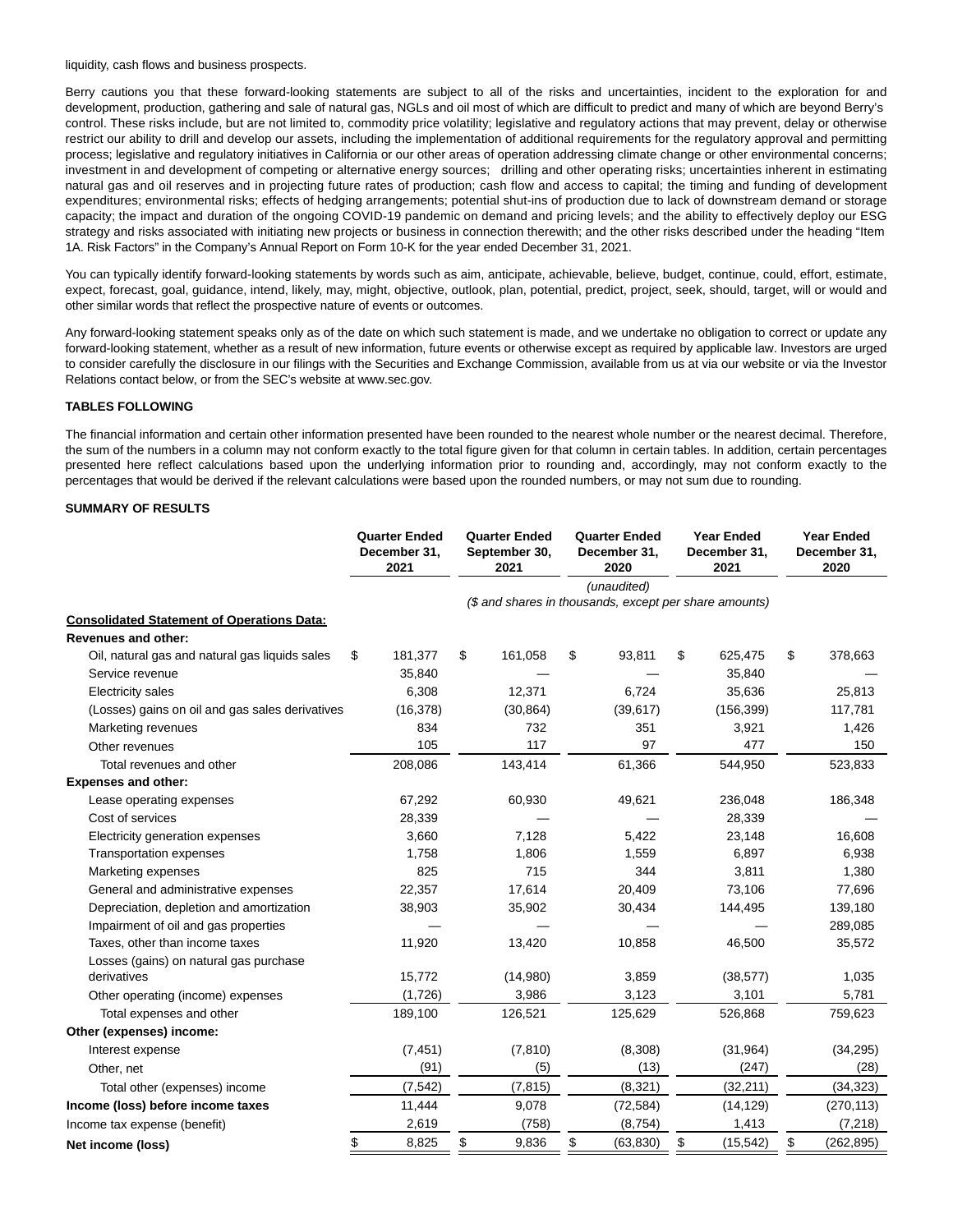| Net earnings (loss) per share:                                      |                 |                 |                |                  |                 |
|---------------------------------------------------------------------|-----------------|-----------------|----------------|------------------|-----------------|
| Basic                                                               | \$<br>0.11      | \$<br>0.12      | \$<br>(0.80)   | \$<br>(0.19)     | \$<br>(3.29)    |
| <b>Diluted</b>                                                      | \$<br>0.11      | \$<br>0.12      | \$<br>(0.80)   | \$<br>(0.19)     | \$<br>(3.29)    |
| Weighted-average common shares outstanding -<br>basic               | 80,007          | 80,242          | 79,922         | 80,209           | 79,802          |
| Weighted-average common shares outstanding -<br>diluted             | 84,011          | 82,898          | 79,922         | 80,209           | 79,802          |
| Adjusted Net Income <sup>(1)</sup>                                  | \$<br>10,204    | \$<br>11,536    | \$<br>8,580    | \$<br>21,072     | \$<br>44,816    |
| Weighted-average common shares outstanding -<br>diluted             | 84,011          | 82,898          | 80,033         | 83,496           | 79,902          |
| Diluted earnings per share on Adjusted Net Income \$                | 0.12            | \$<br>0.14      | \$<br>0.11     | \$<br>0.25       | \$<br>0.56      |
| Adjusted EBITDA <sup>(1)</sup>                                      | \$<br>60,395    | \$<br>59,324    | \$<br>53,682   | \$<br>212,146    | \$<br>244,430   |
| Adjusted EBITDA unhedged <sup>(1)</sup>                             | \$<br>93,816    | \$<br>76,946    | \$<br>18,365   | \$<br>299,771    | \$<br>102,138   |
| Levered Free Cash Flow <sup>(1)</sup>                               | \$<br>20,473    | \$<br>8,692     | \$<br>31,215   | \$<br>31,166     | \$<br>124,091   |
| Levered Free Cash Flow Unhedged <sup>(1)</sup>                      | \$<br>53,894    | \$<br>26,314    | \$<br>(4, 102) | \$<br>118,791    | \$<br>(18, 201) |
| Adjusted General and Administrative Expenses <sup>(1)</sup>         | \$<br>16,870    | \$<br>13,442    | \$<br>14,881   | \$<br>57,015     | \$<br>57,406    |
| Effective Tax Rate, including discrete items                        | 23%             | $(8) \%$        | 12%            | $(10)\%$         | 3%              |
|                                                                     |                 |                 |                |                  |                 |
| <b>Cash Flow Data:</b><br>Net cash provided by operating activities | \$<br>40,230    | \$<br>22,399    | \$<br>52,110   | \$<br>122,488    | \$<br>196,529   |
| Net cash used in investing activities                               | \$<br>(58, 251) | \$<br>(50, 024) | \$<br>(19,098) | \$<br>(168, 787) | \$<br>(93, 620) |
| Net cash used in financing activities                               | \$<br>(4, 857)  | \$<br>(9, 132)  | \$<br>(75)     | \$<br>(18, 975)  | \$<br>(22, 352) |

(1) See further discussion and reconciliation in "Non-GAAP Financial Measures and Reconciliations".

|                                          |         | December 31, 2021            |  | December 31,<br>2020 |  |  |  |  |  |
|------------------------------------------|---------|------------------------------|--|----------------------|--|--|--|--|--|
|                                          |         | (unaudited)                  |  |                      |  |  |  |  |  |
|                                          |         | (\$ and shares in thousands) |  |                      |  |  |  |  |  |
| <b>Balance Sheet Data:</b>               |         |                              |  |                      |  |  |  |  |  |
| Total current assets                     | Φ       | 147.498 \$                   |  | 154.491              |  |  |  |  |  |
| Total property, plant and equipment, net | J       | 1,301,349 \$                 |  | 1,258,084            |  |  |  |  |  |
| Total current liabilities                | ¢<br>J  | 187.149 \$                   |  | 175,306              |  |  |  |  |  |
| Long-term debt                           | ¢<br>۰D | 394.566 \$                   |  | 393,480              |  |  |  |  |  |
| Total stockholders' equity               | ¢<br>Φ  | 692,648 \$                   |  | 714,036              |  |  |  |  |  |
| Outstanding common stock shares as of    |         | 80.007                       |  | 79.929               |  |  |  |  |  |

The following table represents selected financial information for the periods presented regarding the Company's business segments on a stand-alone basis and the consolidation and elimination entries necessary to arrive at the financial information for the Company on a consolidated basis. Berry acquired C&J Well Services on October 1, 2021 and the results of their operations were included in Berry's consolidated results beginning the fourth quarter 2021.

|                                       |                                    |           | Year Ended December 31, 2021 |                                             |                               |                               |    |                                |
|---------------------------------------|------------------------------------|-----------|------------------------------|---------------------------------------------|-------------------------------|-------------------------------|----|--------------------------------|
|                                       | Development &<br><b>Production</b> |           |                              | <b>Well Servicing</b><br>and<br>Abandonment |                               | <b>Corporate/Eliminations</b> |    | <b>Consolidated</b><br>Company |
|                                       |                                    |           |                              |                                             | (unaudited)<br>(in thousands) |                               |    |                                |
| Revenues - excluding hedges           | \$                                 | 665.509   | \$                           | 35.840                                      | - \$                          | —                             | S  | 701.349                        |
| Net income (loss) before income taxes | \$                                 | 82,826    | \$                           |                                             | S                             | (96, 956)                     | S  | (14, 129)                      |
| <b>Adjusted EBITDA</b>                | \$                                 | 251.146   | \$                           | 4.310                                       | - \$                          | (43,310)                      | S  | 212,146                        |
| Capital expenditures                  | \$                                 | 129.479   | \$                           | 1.029                                       | - \$                          | 2.211                         | \$ | 132,719                        |
| Total assets                          | \$                                 | 1,450,157 | \$                           | 81,093                                      | - \$                          | (74, 771)                     | S  | .456,479                       |

### **SUMMARY BY AREA**

\_\_\_\_\_\_\_\_\_\_

The following table shows a summary by area of our selected historical financial and operating information for our development and production operations.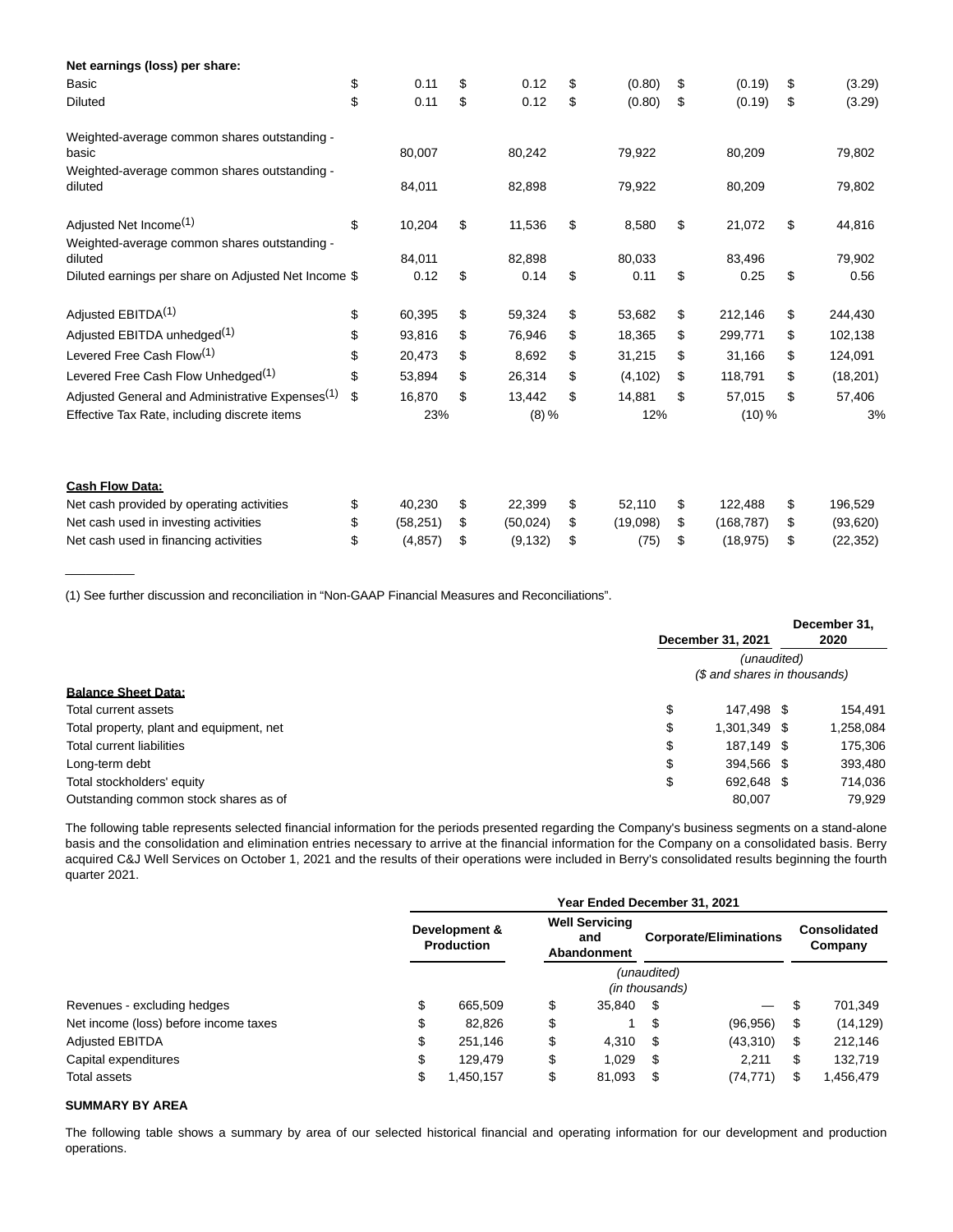|                                                     | California<br>(San Joaquin and Ventura<br>basins $)^{(3)}$ |                                                                                     |     |          |    | (Uinta basin)                                               | <b>Utah</b>                               |            | Colorado<br>(Piceance basin) <sup>(4)</sup> |                                           |     |       |  |  |
|-----------------------------------------------------|------------------------------------------------------------|-------------------------------------------------------------------------------------|-----|----------|----|-------------------------------------------------------------|-------------------------------------------|------------|---------------------------------------------|-------------------------------------------|-----|-------|--|--|
|                                                     |                                                            | <b>Year Ended</b><br><b>Year Ended</b><br>December 31, December 31,<br>2021<br>2020 |     |          |    | <b>Year Ended</b><br>December 31,<br>2021                   | <b>Year Ended</b><br>December 31,<br>2020 |            | <b>Year Ended</b><br>December 31,<br>2021   | <b>Year Ended</b><br>December 31,<br>2020 |     |       |  |  |
|                                                     |                                                            |                                                                                     |     |          |    | (unaudited)<br>(\$ in thousands, unless noted<br>otherwise) |                                           |            |                                             |                                           |     |       |  |  |
| Oil, natural gas and natural gas liquids sales      | 1\$                                                        | 540,782                                                                             | \$  | 335,642  | \$ | 69,968                                                      | \$                                        | 37,481     | ۱\$                                         | 14,705                                    | \$  | 5,537 |  |  |
| Operating income (loss) <sup>(1)</sup>              |                                                            | 74,247                                                                              | \$  | (7, 915) | \$ | 30,128                                                      | \$                                        | (126, 289) | l\$                                         | 11,570                                    | \$  | (357) |  |  |
| Depreciation, depletion, and amortization<br>(DD&A) | S                                                          | 138,969                                                                             | S   | 130,388  | \$ | 1,795                                                       | \$                                        | 7,058      | 1\$                                         | 152                                       | \$  | 324   |  |  |
| Impairment of oil and gas properties                |                                                            |                                                                                     |     | 163,879  | \$ |                                                             | \$                                        | 125,206    |                                             |                                           |     |       |  |  |
| Average daily production (mboe/d)                   |                                                            | 22.0                                                                                |     | 22.9     |    | 4.2                                                         |                                           | 4.3        |                                             | 1.2                                       |     | 1.3   |  |  |
| Production (oil % of total)                         |                                                            | 100%                                                                                |     | 100%     |    | 51%                                                         |                                           | 50%        |                                             | 2%                                        |     | 2%    |  |  |
| Realized sales prices:                              |                                                            |                                                                                     |     |          |    |                                                             |                                           |            |                                             |                                           |     |       |  |  |
| Oil (per bbl)                                       |                                                            | 67.27                                                                               | \$. | 40.01    | \$ | 59.49                                                       | \$                                        | 34.81      | ۱\$                                         | 53.22                                     | \$. | 24.01 |  |  |
| NGLs (per bbl)                                      |                                                            |                                                                                     |     |          |    | 36.64                                                       | \$                                        | 12.57      | I\$                                         |                                           |     |       |  |  |
| Gas (per mcf)                                       |                                                            |                                                                                     |     |          | S  | 4.94                                                        | \$                                        | 2.22       | I\$                                         | 5.76                                      | \$  | 1.87  |  |  |
| Capital expenditures <sup>(2)</sup>                 | ß.                                                         | 104,485                                                                             | \$  | 65,456   | \$ | 16,289                                                      | \$                                        | 1,247      | 1\$                                         |                                           | \$  | 206   |  |  |
| Total proved reserves (mmboe)                       |                                                            | 79                                                                                  |     | 87       |    | 14                                                          |                                           |            |                                             |                                           |     |       |  |  |

(1) Operating income (loss) includes oil, natural gas and NGL sales, marketing revenues, other revenues, and scheduled oil derivative settlements, offset by operating expenses (as defined elsewhere), general and administrative expenses, DD&A, impairment of oil and gas properties, and taxes, other than income taxes.

(2) Excludes corporate capital expenditures.

(3) Includes production for Placerita properties, in the Ventura basin, though the end of October 2021 when they were divested. These properties had average daily production in 2021 of over 800 boe/d prior to the sale.

(4) Our properties in Colorado were in the Piceance basin, all of which were all divested in January 2022.

# **COMMODITY PRICING**

 $\overline{\phantom{a}}$ 

|                                                       | <b>Quarter Ended</b><br>December 31.<br>2021 |         |    | <b>Quarter Ended</b><br>September 30,<br>2021 | <b>Quarter Ended</b><br>December 31,<br>2020 |                   |  | Year Ended<br>December 31.<br>2021 | Year Ended<br>December 31,<br>2020 |       |  |
|-------------------------------------------------------|----------------------------------------------|---------|----|-----------------------------------------------|----------------------------------------------|-------------------|--|------------------------------------|------------------------------------|-------|--|
| <b>Weighted Average Realized Prices</b>               |                                              |         |    |                                               |                                              |                   |  |                                    |                                    |       |  |
| Oil without hedge (\$/bbl)                            | \$                                           | 75.11   | \$ | 69.01                                         | \$                                           | 41.38 \$          |  | 66.57                              | \$                                 | 39.56 |  |
| Effects of scheduled derivative settlements (\$/bbl)  | \$                                           | (20.50) | \$ | (14.66)                                       | \$                                           | $15.03$ \$        |  | (16.45)                            | S                                  | 16.51 |  |
| Oil with hedge (\$/bbl)                               | \$                                           | 54.61   | \$ | 54.35                                         | \$                                           | 56.41 \$          |  | 50.12                              | \$                                 | 56.07 |  |
| Natural gas (\$/mcf)                                  | \$                                           | 5.60    | S  | 4.29                                          | S                                            | $2.78$ \$         |  | 5.27                               | S                                  | 2.08  |  |
| NGLs (\$/bbl)                                         | \$                                           | 47.45   | \$ | 40.88                                         | \$                                           | 16.78 \$          |  | 36.64                              | \$                                 | 12.57 |  |
| <b>Index Prices</b>                                   |                                              |         |    |                                               |                                              |                   |  |                                    |                                    |       |  |
| Brent oil (\$/bbl)                                    | \$                                           | 79.66   | \$ | 73.23                                         | \$                                           | 45.26 \$          |  | 70.95                              | \$                                 | 43.21 |  |
| WTI oil (\$/bbl)                                      | \$                                           | 76.89   | S  | 70.63                                         | \$                                           | 42.66 \$          |  | 67.90                              | \$                                 | 39.59 |  |
| Kern, Delivered natural gas (\$/mmbtu) <sup>(1)</sup> | \$                                           | 5.65    | \$ | 5.75                                          | \$                                           | $3.38$ \$         |  | 5.65                               | \$.                                | 2.46  |  |
| Henry Hub natural gas (\$/mmbtu) <sup>(2)</sup>       | \$                                           | 4.75    | \$ | 4.35                                          | \$                                           | 2.52 <sup>5</sup> |  | 3.89                               | \$                                 | 2.03  |  |

(1) Kern, Delivered Index is the relevant index used for gas purchases in California.

(2) Henry Hub is the relevant index used for gas sales in the Rockies.

### **CURRENT HEDGING SUMMARY**

 $\overline{\phantom{a}}$ 

As of February 11, 2022, we had the following crude oil production and gas purchases hedges.

|                      | Q1 2022 | Q2 2022   | Q3 2022   | Q4 2022   | FY 2023   | FY 2024 |
|----------------------|---------|-----------|-----------|-----------|-----------|---------|
| <b>Brent</b>         |         |           |           |           |           |         |
| <b>Swaps</b>         |         |           |           |           |           |         |
| Hedged volume (bbls) | 976.500 | 1.117.500 | 1.104.000 | 1.104.000 | 3.055.750 | 732.000 |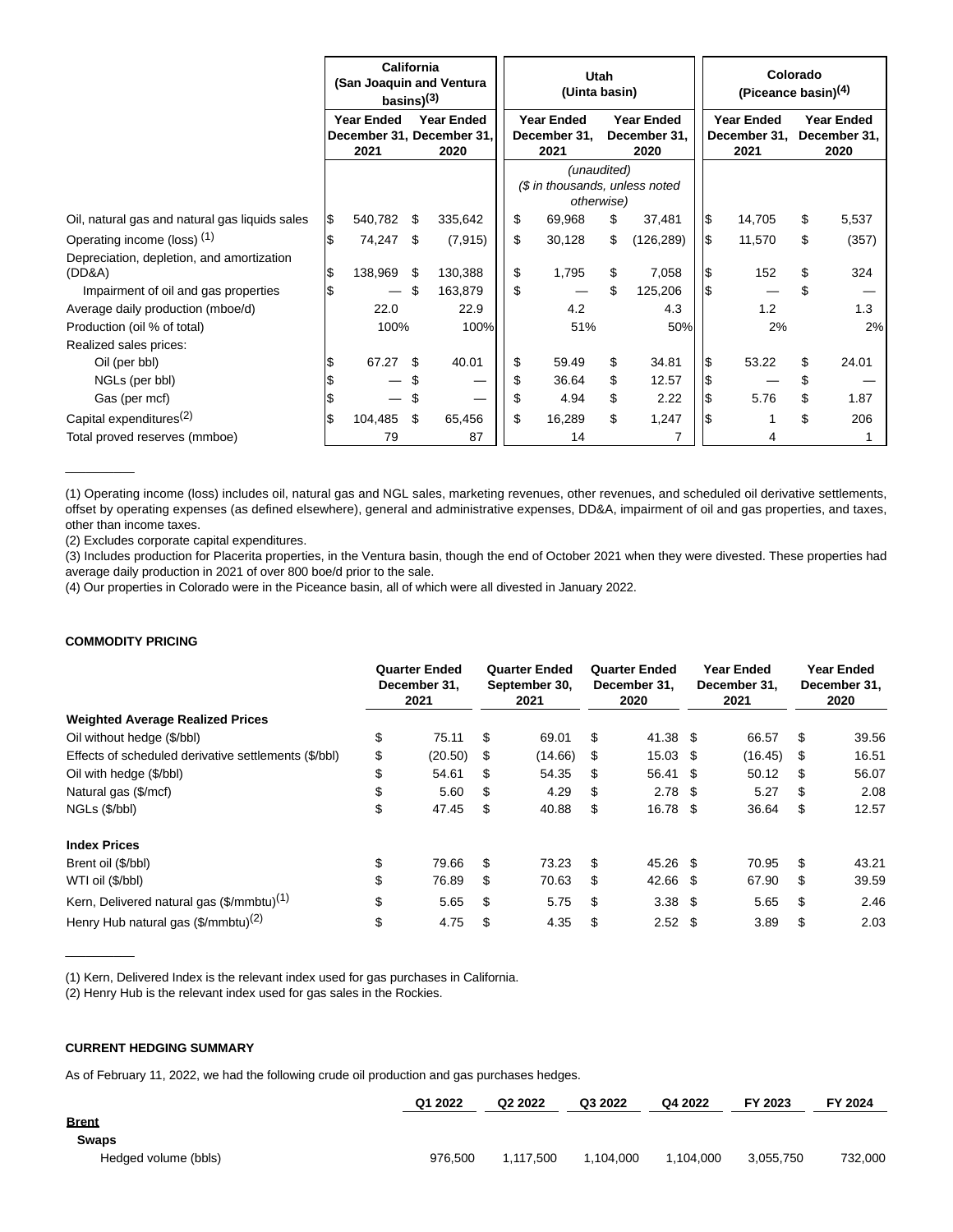| Weighted-average price (\$/bbl)                 | \$<br>69.79              | -\$ | 71.87 \$  | 71.84 \$           | 71.84 \$           | 71.55 \$   |     | 61.78     |
|-------------------------------------------------|--------------------------|-----|-----------|--------------------|--------------------|------------|-----|-----------|
| <b>Put Spreads</b>                              |                          |     |           |                    |                    |            |     |           |
| Long \$50/\$40 Put Spread hedged volume (bbls)  | 405,000                  |     | 409,500   | 414,000            | 414,000            | 2,555,000  |     | 1,647,000 |
| Short \$50/\$40 Put Spread hedged volume (bbls) | 45,000                   |     | 45,500    | 46,000             | 46,000             | 365,000    |     | 366,000   |
| Collar                                          |                          |     |           |                    |                    |            |     |           |
| Purchased Puts hedged volume (bbls)             | 270,000                  |     |           |                    |                    | 1,095,000  |     |           |
| Weighted-average price (\$/bbl)                 | \$<br>40.00 \$           |     | — \$      | $-$ \$             | $-$ \$             | 40.00 \$   |     |           |
| Sold hedged volume (bbls)                       | 270,000                  |     |           |                    |                    | 1,095,000  |     |           |
| Weighted-average price (\$/bbl)                 | \$<br>80.00 \$           |     | $-$ \$    | $-$ \$             | $-$ \$             | 106.33 \$  |     |           |
| Henry Hub                                       |                          |     |           |                    |                    |            |     |           |
| <b>Purchased Puts</b>                           |                          |     |           |                    |                    |            |     |           |
| Hedged volume (mmbtu)                           | 1,800,000                |     |           |                    |                    |            |     |           |
| Weighted-average price (\$/mmbtu)               | \$<br>$2.75$ \$          |     | — \$      |                    | \$<br>— \$         |            | \$  |           |
| <b>Purchased Calls</b>                          |                          |     |           |                    |                    |            |     |           |
| Hedged volume (mmbtu)                           | 2,700,000                |     | 2,730,000 | 2,760,000          | 2,760,000          | 10,950,000 |     | 9,150,000 |
| Weighted-average price (\$/mmbtu)               | \$<br>$4.00 \text{ }$ \$ |     | 4.00 $$$  | $4.00 \text{ }$ \$ | $4.00 \text{ }$ \$ | 4.00 \$    |     | 4.00      |
| <b>Sold Puts</b>                                |                          |     |           |                    |                    |            |     |           |
| Hedged volume (mmbtu)                           | 2,700,000                |     | 2,730,000 | 2,760,000          | 2,760,000          | 10,950,000 |     | 9,150,000 |
| Weighted-average price (\$/mmbtu)               | \$<br>2.75               | S   | $2.75$ \$ | 2.75               | \$<br>$2.75$ \$    | 2.75       | -\$ | 2.75      |

### **OPERATING EXPENSES**

 $\overline{\phantom{a}}$ 

|                                                                         | <b>Quarter Ended</b><br>December 31,<br>2021 |    | Quarter<br><b>Ended</b><br><b>September</b><br>30,<br>2021 |    | Quarter<br><b>Ended</b><br>December 31,<br>2020 | <b>Year Ended</b><br><b>December</b><br>31,<br>2021 | <b>Year Ended</b><br><b>December</b><br>31,<br>2020 |  |
|-------------------------------------------------------------------------|----------------------------------------------|----|------------------------------------------------------------|----|-------------------------------------------------|-----------------------------------------------------|-----------------------------------------------------|--|
|                                                                         |                                              |    |                                                            |    | (unaudited)                                     |                                                     |                                                     |  |
|                                                                         |                                              |    | (\$ in thousands except per boe amounts)                   |    |                                                 |                                                     |                                                     |  |
| <b>Expenses:</b>                                                        |                                              |    |                                                            |    |                                                 |                                                     |                                                     |  |
| Lease operating expenses                                                | \$<br>67,292                                 | \$ | 60,930                                                     | \$ | 49,621                                          | \$<br>236,048                                       | \$<br>186,348                                       |  |
| Electricity generation expenses                                         | 3,660                                        |    | 7,128                                                      |    | 5,422                                           | 23,148                                              | 16,608                                              |  |
| <b>Electricity sales</b>                                                | (6, 308)                                     |    | (12, 371)                                                  |    | (6, 724)                                        | (35, 636)                                           | (25, 813)                                           |  |
| <b>Transportation expenses</b>                                          | 1,758                                        |    | 1,806                                                      |    | 1,559                                           | 6,897                                               | 6,938                                               |  |
| <b>Transportation sales</b>                                             | (105)                                        |    | (117)                                                      |    | (97)                                            | (477)                                               | (150)                                               |  |
| Marketing expenses                                                      | 825                                          |    | 715                                                        |    | 344                                             | 3,811                                               | 1,380                                               |  |
| Marketing revenues                                                      | (834)                                        |    | (732)                                                      |    | (351)                                           | (3,921)                                             | (1,426)                                             |  |
| Derivative settlements (received) paid for gas purchases <sup>(1)</sup> | (8,650)                                      |    | (14,095)                                                   |    | (3,090)                                         | (50, 897)                                           | 9,298                                               |  |
| Total operating expenses <sup>(2)</sup>                                 | \$<br>57,638                                 | \$ | 43,264                                                     | \$ | 46,684                                          | \$<br>178,973                                       | \$<br>193,183                                       |  |
| Expenses per boe:(2)                                                    |                                              |    |                                                            |    |                                                 |                                                     |                                                     |  |
| Lease operating expenses                                                | \$<br>26.23                                  | \$ | 24.20                                                      | \$ | 20.25                                           | \$<br>23.60                                         | \$<br>17.86                                         |  |
| Electricity generation expenses                                         | 1.43                                         |    | 2.83                                                       |    | 2.21                                            | 2.31                                                | 1.59                                                |  |
| <b>Electricity sales</b>                                                | (2.46)                                       |    | (4.91)                                                     |    | (2.74)                                          | (3.56)                                              | (2.47)                                              |  |
| <b>Transportation expenses</b>                                          | 0.69                                         |    | 0.72                                                       |    | 0.64                                            | 0.69                                                | 0.66                                                |  |
| <b>Transportation sales</b>                                             | (0.05)                                       |    | (0.05)                                                     |    | (0.04)                                          | (0.05)                                              | (0.01)                                              |  |
| Marketing expenses                                                      | 0.32                                         |    | 0.28                                                       |    | 0.14                                            | 0.38                                                | 0.13                                                |  |
| Marketing revenues                                                      | (0.33)                                       |    | (0.29)                                                     |    | (0.14)                                          | (0.39)                                              | (0.14)                                              |  |
| Derivative settlements (received) paid for gas purchases                | (3.37)                                       |    | (5.60)                                                     |    | (1.26)                                          | (5.09)                                              | 0.89                                                |  |
| Total operating expenses <sup>(2)</sup>                                 | \$<br>22.46                                  | \$ | 17.18                                                      | \$ | 19.06                                           | \$<br>17.89                                         | \$<br>18.51                                         |  |
| Total unhedged operating expenses <sup>(1)</sup>                        | \$<br>25.83                                  | \$ | 22.78                                                      | \$ | 20.32                                           | \$<br>22.98                                         | \$<br>17.62                                         |  |
| Total non-energy operating expenses <sup>(3)</sup>                      | \$<br>13.41                                  | \$ | 13.59                                                      | \$ | 14.35                                           | \$<br>13.12                                         | \$<br>13.63                                         |  |
| Total energy operating expenses <sup>(4)</sup>                          | \$<br>9.05                                   | \$ | 3.59                                                       | \$ | 4.70                                            | \$<br>4.77                                          | \$<br>4.88                                          |  |
| Total mboe                                                              | 2,566                                        |    | 2,519                                                      |    | 2,450                                           | 10,004                                              | 10,435                                              |  |

(1) Total unhedged operating expenses equals total operating expenses, excluding the derivative settlements paid (received) for gas purchases. (2) We report electricity, transportation and marketing sales separately in our financial statements as revenues in accordance with GAAP. However, these revenues are viewed and used internally in calculating operating expenses which is used to track and analyze the economics of development projects and the efficiency of our hydrocarbon recovery. We purchase third-party gas to generate electricity through our cogeneration facilities to be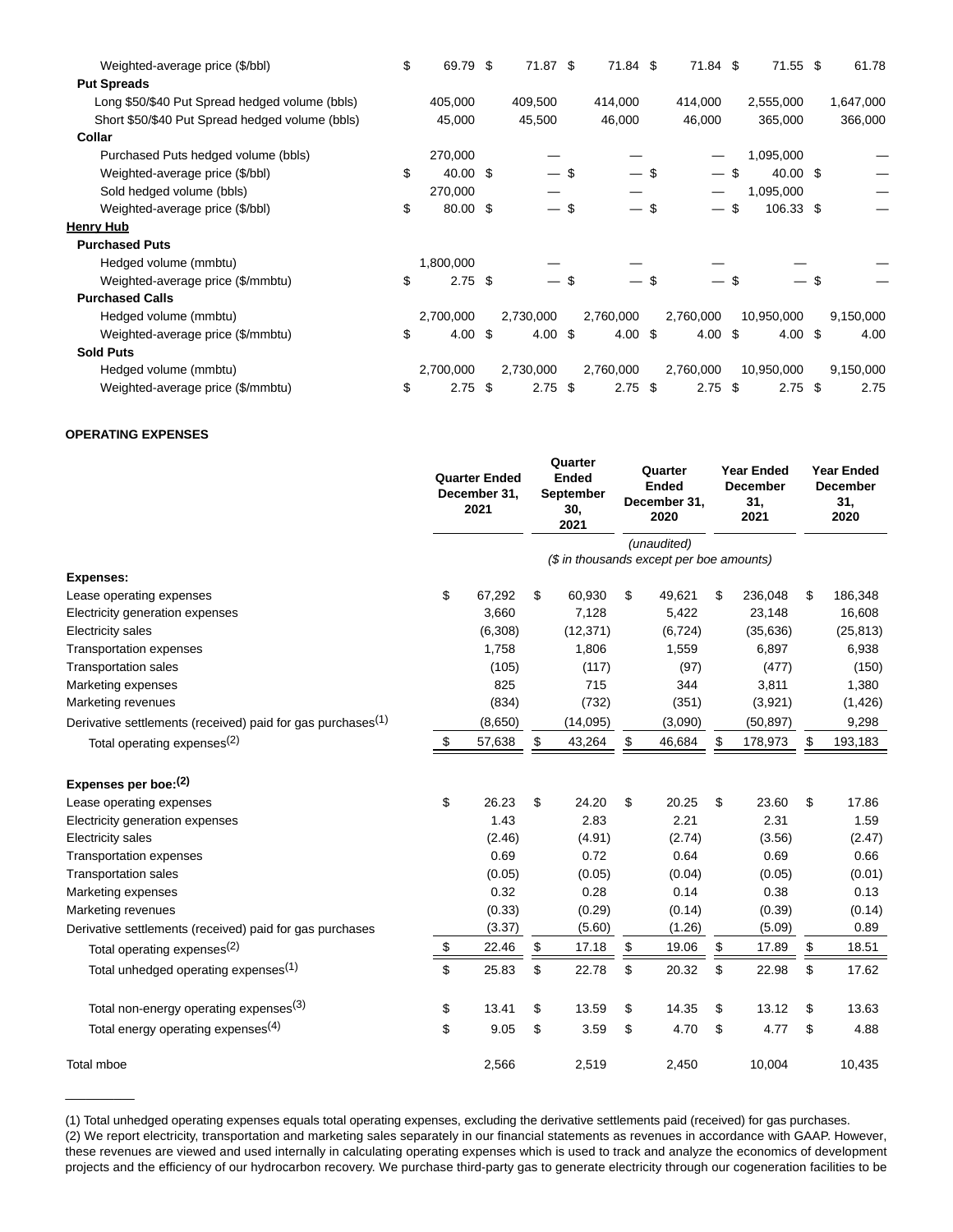used in our field operations activities and view the added benefit of any excess electricity sold externally as a cost reduction/benefit to generating steam for our thermal recovery operations. Marketing revenues and expenses mainly relate to natural gas purchased from third parties that moves through our gathering and processing systems and then is sold to third parties. Transportation sales relate to water and other liquids that we transport on our systems on behalf of third parties and have not been significant to date. Operating expenses also include the effect of derivative settlements (received or paid) for gas purchases.

(3) Total non-energy operating expenses equals total operating expenses, excluding fuel, electricity sales and gas purchase derivative settlements (gains) losses.

(4) Total energy operating expenses equals fuel and gas purchase derivative settlements (gains) losses less electricity sales.

### **PRODUCTION STATISTICS**

|                                                                   | <b>Quarter Ended</b><br>December 31,<br>2021 | <b>Quarter Ended</b><br>September 30,<br>2021 | <b>Quarter Ended</b><br>December 31,<br>2020 | <b>Year Ended</b><br>December 31,<br>2021 | <b>Year Ended</b><br>December 31,<br>2020 |
|-------------------------------------------------------------------|----------------------------------------------|-----------------------------------------------|----------------------------------------------|-------------------------------------------|-------------------------------------------|
| Net Oil, Natural Gas and NGLs Production Per Day <sup>(1)</sup> : |                                              |                                               |                                              |                                           |                                           |
| Oil (mbbl/d)                                                      |                                              |                                               |                                              |                                           |                                           |
| California <sup>(2)</sup>                                         | 22.7                                         | 21.8                                          | 21.2                                         | 22.0                                      | 22.9                                      |
| Utah                                                              | 2.1                                          | 2.3                                           | 2.1                                          | 2.2                                       | 2.1                                       |
| Colorado $(3)$                                                    |                                              |                                               |                                              |                                           |                                           |
| Total oil                                                         | 24.8                                         | 24.1                                          | 23.3                                         | 24.2                                      | 25.0                                      |
| Natural gas (mmcf/d)                                              |                                              |                                               |                                              |                                           |                                           |
| California                                                        |                                              |                                               |                                              |                                           |                                           |
| Utah                                                              | 10.0                                         | 10.7                                          | 9.8                                          | 10.2                                      | 10.7                                      |
| Colorado <sup>(3)</sup>                                           | 6.4                                          | 6.9                                           | 7.8                                          | 6.9                                       | 7.8                                       |
| Total natural gas                                                 | 16.4                                         | 17.6                                          | 17.6                                         | 17.1                                      | 18.5                                      |
| NGLs (mbbl/d)                                                     |                                              |                                               |                                              |                                           |                                           |
| California                                                        |                                              |                                               |                                              |                                           |                                           |
| Utah                                                              | 0.4                                          | 0.4                                           | 0.4                                          | 0.4                                       | 0.4                                       |
| Colorado <sup>(3)</sup>                                           |                                              |                                               |                                              |                                           |                                           |
| <b>Total NGLs</b>                                                 | 0.4                                          | 0.4                                           | 0.4                                          | 0.4                                       | 0.4                                       |
| Total Production (mboe/d) <sup>(2)</sup>                          | 27.9                                         | 27.4                                          | 26.6                                         | 27.4                                      | 28.5                                      |

(1) Production represents volumes sold during the period. We also consume a portion of the natural gas we produce on lease to extract oil and gas. (2) Includes production for Placerita properties though the end of October 2021 when they were divested. These properties had average daily

production in 2021 of over 800 boe/d prior to the sale.

\_\_\_\_\_\_\_\_\_\_

 $\overline{\phantom{a}}$ 

(3) Our properties in Colorado were in the Piceance basin, all of which were all divested in January 2022.

### **CAPITAL EXPENDITURES (ACCRUAL BASIS)**

|                                              | <b>Quarter Ended</b><br>December 31.<br>2021 |           | <b>Quarter Ended</b><br>September 30.<br>2021 | <b>Quarter Ended</b><br>December 31.<br>2020 |      | Year Ended<br>December 31.<br>2021 | <b>Year Ended</b><br>December 31.<br>2020 |
|----------------------------------------------|----------------------------------------------|-----------|-----------------------------------------------|----------------------------------------------|------|------------------------------------|-------------------------------------------|
|                                              |                                              |           |                                               | (unaudited)<br>(in thousands)                |      |                                    |                                           |
| Capital expenditures (accrual basis) $(1,2)$ |                                              | 27,673 \$ | 38.016 \$                                     | 14.159                                       | - \$ | 132.719                            | 76,480                                    |

(1) Capital expenditures on an accrual basis include capitalized overhead and interest and excludes acquisitions and asset retirement spending.

(2) Capital expenditures in the quarter and year ended December 31, 2021 included \$1 million for C&J Well Services which was acquired on October 1, 2021.

#### **NON-GAAP FINANCIAL MEASURES AND RECONCILIATIONS**

Adjusted Net Income (Loss) is not a measure of net income (loss), Levered Free Cash Flow is not a measure of cash flow, and Adjusted EBITDA is not a measure of either, in all cases, as determined by GAAP. Adjusted Net Income (Loss), Adjusted EBITDA, Levered Free Cash Flow and Adjusted General and Administrative Expenses are supplemental non-GAAP financial measures used by management and external users of our financial statements, such as industry analysts, investors, lenders and rating agencies. We define Adjusted Net Income (Loss) as net income (loss) adjusted for derivative gains or losses net of cash received or paid for scheduled derivative settlements, unusual and infrequent items, and the income tax expense or benefit of these adjustments using our effective tax rate. We define Adjusted EBITDA as earnings before interest expense; income taxes; depreciation, depletion, and amortization; derivative gains or losses net of cash received or paid for scheduled derivative settlements; impairments; stock compensation expense; and unusual and infrequent items. We define Levered Free Cash Flow as Adjusted EBITDA less capital expenditures,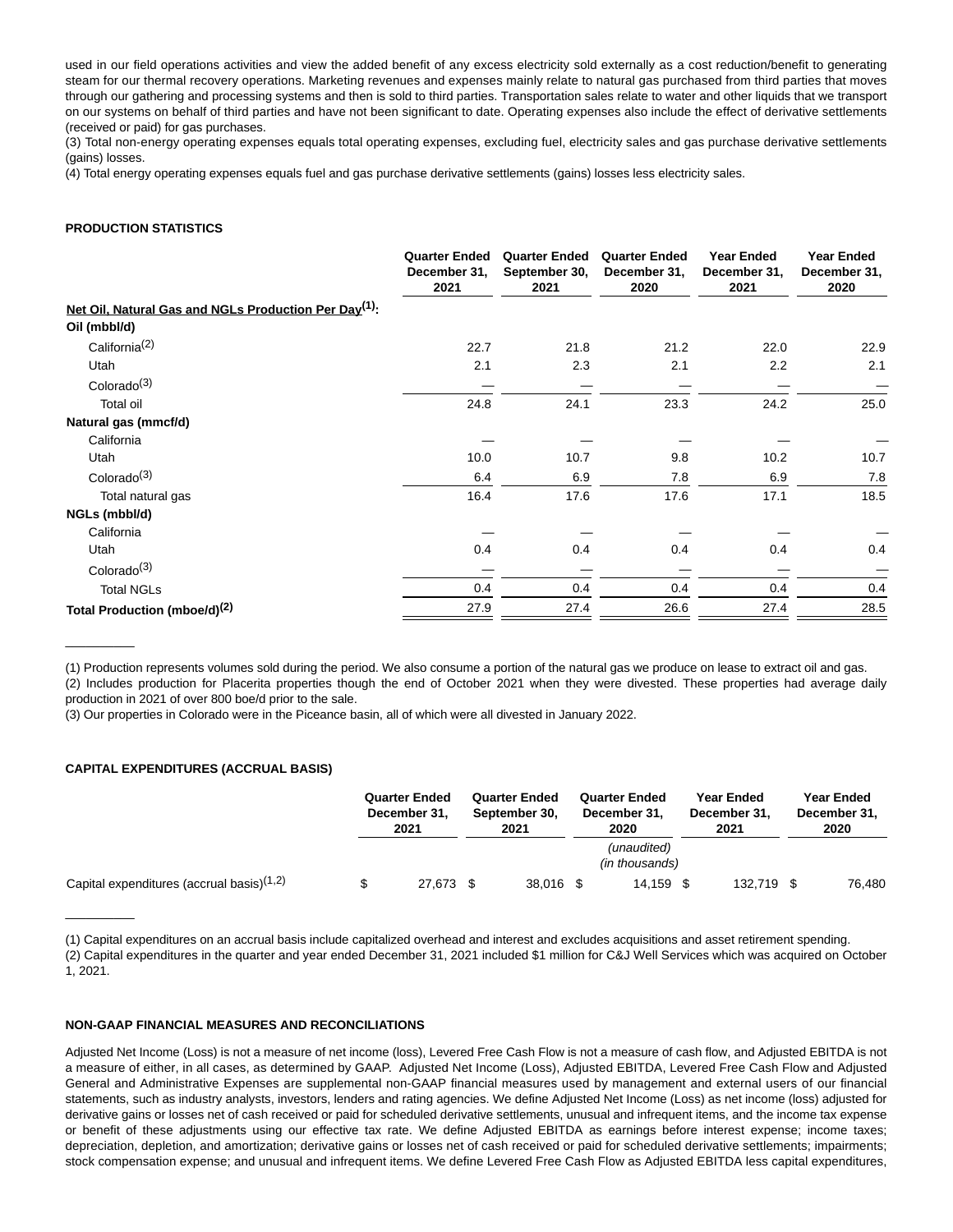interest expense and fixed dividends. We define Adjusted General and Administrative Expenses as general and administrative expenses adjusted for non-cash stock compensation expense and unusual and infrequent costs.

Adjusted Net Income (Loss) excludes the impact of unusual and infrequent items affecting earnings that vary widely and unpredictably, including non-cash items such as derivative gains and losses. This measure is used by management when comparing results period over period. Our management believes Adjusted EBITDA provides useful information in assessing our financial condition, results of operations and cash flows and is widely used by the industry and the investment community. The measure also allows our management to more effectively evaluate our operating performance and compare the results between periods without regard to our financing methods or capital structure. Levered Free Cash Flow is used by management as a primary metric to plan capital allocation to sustain production levels and for internal growth opportunities, as well as hedging needs. It also serves as a measure for assessing our financial performance and our ability to generate excess cash from operations to service debt, pay fixed dividends and accelerate our asset retirement activity. Management believes Adjusted General and Administrative Expenses is useful because it allows us to more effectively compare our performance from period to period. We exclude the items listed above from general and administrative expenses in arriving at Adjusted General and Administrative Expenses because these amounts can vary widely and unpredictably in nature, timing, amount and frequency and stock compensation expense is non-cash in nature.

While Adjusted Net Income (Loss), Adjusted EBITDA, Adjusted EBITDA Unhedged, Levered Free Cash Flow, Levered Free Cash Flow Unhedged and Adjusted General and Administrative Expenses are non-GAAP measures, the amounts included in the calculations of Adjusted Net Income (Loss), Adjusted EBITDA, Adjusted EBITDA Unhedged, Levered Free Cash Flow, Levered Free Cash Flow Unhedged and Adjusted General and Administrative Expenses were computed in accordance with GAAP. These measures are provided in addition to, and not as an alternative for, income and liquidity measures calculated in accordance with GAAP and should not be considered as an alternative to, or more meaningful than, income and liquidity measures calculated in accordance with GAAP. Our computations of Adjusted Net Income (Loss), Adjusted EBITDA, Adjusted EBITDA Unhedged, Levered Free Cash Flow, Levered Free Cash Flow Unhedged and Adjusted General and Administrative Expenses may not be comparable to other similarly titled measures used by other companies. Adjusted Net Income (Loss), Adjusted EBITDA, Adjusted EBITDA Unhedged, Levered Free Cash Flow, Levered Free Cash Flow Unhedged and Adjusted General and Administrative Expenses should be read in conjunction with the information contained in our financial statements prepared in accordance with GAAP.

PV-10 is a non-GAAP financial measure, which is widely used by the industry to understand the present value of oil and gas companies. It represents the present value of estimated future cash inflows from proved oil and gas reserves, less future development and production costs, discounted at 10% per annum to reflect the timing of future cash flows and does not give effect to derivative transactions or estimated future income taxes. Management believes that PV-10 provides useful information to investors because it is widely used by analysts and investors in evaluating oil and natural gas companies. Because there are many unique factors that can impact an individual company when estimating the amount of future income taxes to be paid, management believes the use of a pre-tax measure is valuable for evaluating the Company. PV-10 should not be considered as an alternative to the standardized measure of discounted future net cash flows as computed under GAAP.

### **ADJUSTED NET INCOME (LOSS)**

 $\overline{\phantom{a}}$ 

The following table presents a reconciliation of the GAAP financial measure of net income (loss) to the non-GAAP financial measure of Adjusted Net Income (Loss).

|                                                | <b>Quarter Ended</b><br>December 31.<br>2021 | <b>Quarter Ended</b><br>September 30,<br>2021 |    | <b>Quarter Ended</b><br>December 31,<br>2020 | <b>Year Ended</b><br>December 31,<br>2021 | <b>Year Ended</b><br>December 31,<br>2020 |
|------------------------------------------------|----------------------------------------------|-----------------------------------------------|----|----------------------------------------------|-------------------------------------------|-------------------------------------------|
|                                                |                                              |                                               |    | (unaudited)                                  |                                           |                                           |
|                                                |                                              |                                               |    | (\$ thousands, except per share amounts)     |                                           |                                           |
| Net income (loss)                              | \$<br>8,825                                  | \$<br>9,836                                   | £. | (63, 830)                                    | \$<br>(15, 542)                           | \$<br>(262, 895)                          |
| Add: discrete income tax items                 | 581                                          |                                               |    | 16,724                                       | 581                                       | 61,030                                    |
| Add (Subtract):                                |                                              |                                               |    |                                              |                                           |                                           |
| Losses (gains) on derivatives                  | 32,150                                       | 15,885                                        |    | 43,476                                       | 117,822                                   | (116, 746)                                |
| Net cash (paid) received for scheduled         |                                              |                                               |    |                                              |                                           |                                           |
| derivative settlements                         | (33, 421)                                    | (17, 622)                                     |    | 35,317                                       | (87, 625)                                 | 142,292                                   |
| Other operating (income) expenses              | (1,726)                                      | 3,986                                         |    | 3,123                                        | 3,101                                     | 5,781                                     |
| Impairment of oil and gas properties           |                                              |                                               |    |                                              |                                           | 289,085                                   |
| Non-recurring costs                            | 2,030                                        | 705                                           |    | 2,375                                        | 2,735                                     | 6,026                                     |
| Total (subtractions) additions, net            | (967)                                        | 2,954                                         |    | 84,291                                       | 36,033                                    | 326,438                                   |
| Income tax benefit (expense) of adjustments at |                                              |                                               |    |                                              |                                           |                                           |
| effective tax rate $(1)$                       | 1,765                                        | (1,254)                                       |    | (28, 605)                                    |                                           | (79, 757)                                 |
| Adjusted Net Income                            | \$<br>10,204                                 | \$<br>11,536                                  | \$ | 8,580                                        | \$<br>21,072                              | \$<br>44,816                              |
|                                                | 0.13                                         | \$<br>0.14                                    |    | 0.11                                         | \$<br>0.26                                | 0.56                                      |
| Basic EPS on Adjusted Net Income               | \$                                           |                                               | \$ |                                              |                                           | \$                                        |
| Diluted EPS on Adjusted Net Income             | \$<br>0.12                                   | \$<br>0.14                                    | \$ | 0.11                                         | \$<br>0.25                                | \$<br>0.56                                |
| Weighted average shares outstanding - basic    | 80,007                                       | 80,242                                        |    | 79,922                                       | 80,209                                    | 79,802                                    |
| Weighted average shares outstanding - diluted  | 84,011                                       | 82,898                                        |    | 80,033                                       | 83,496                                    | 79,902                                    |

(1) Excludes discrete income tax items from the total additions (subtractions), net line item and the tax effect the discrete income tax items have on the current rate.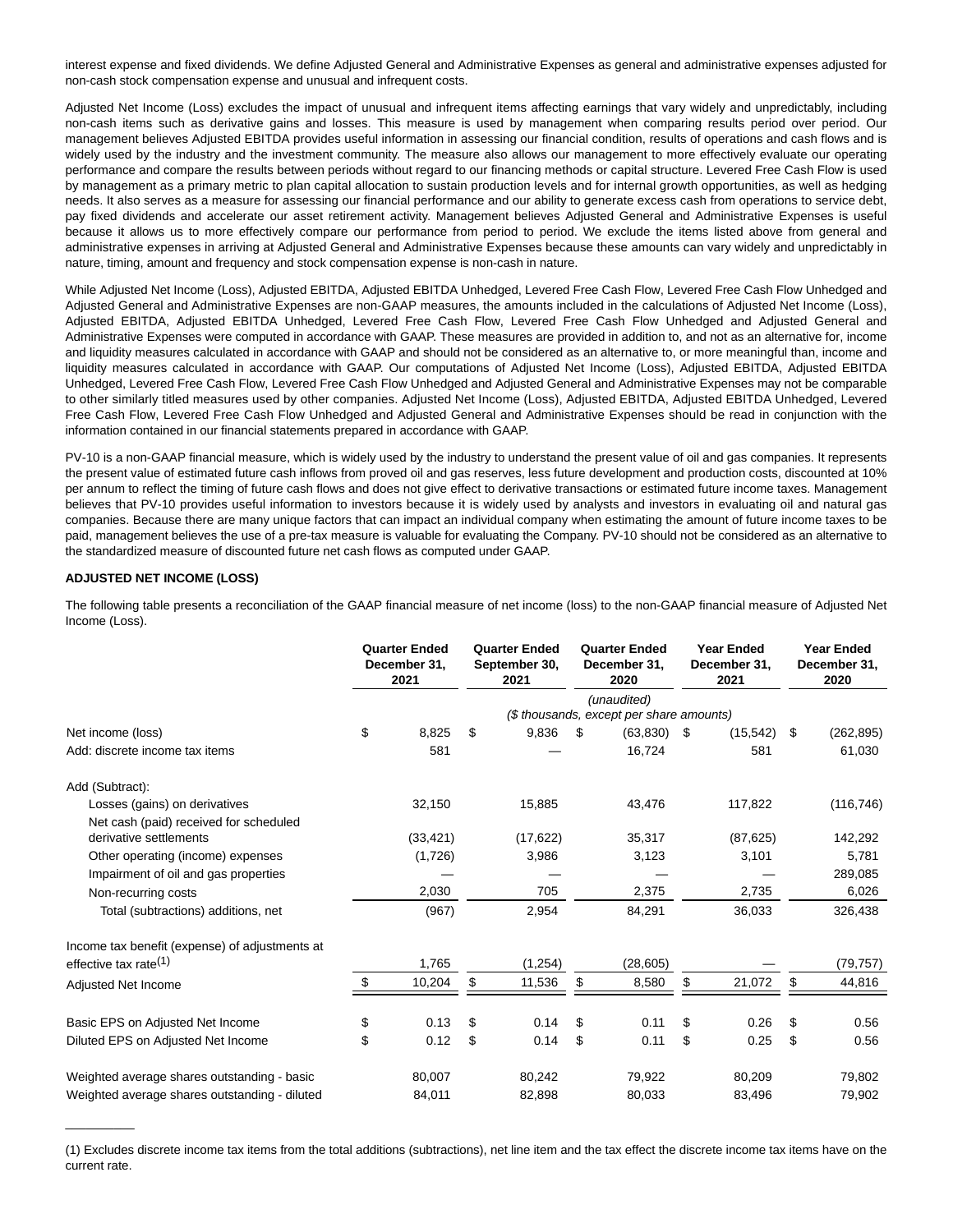### **ADJUSTED EBITDA AND ADJUSTED EBITDA UNHEDGED**

The following tables present a reconciliation of Adjusted EBITDA and Adjusted EBITDA Unhedged to the most directly comparable GAAP financial measures of net income (loss) and net cash provided (used) by operating activities, respectively.

| (unaudited)<br>(\$ thousands)                                                                                                       | (262, 895) |
|-------------------------------------------------------------------------------------------------------------------------------------|------------|
|                                                                                                                                     |            |
| \$<br>8,825<br>\$<br>9,836<br>(63, 830)<br>(15, 542)<br>Net income (loss)<br>S<br>\$<br>\$                                          |            |
| Add (Subtract):                                                                                                                     |            |
| 7,451<br>7,810<br>8,308<br>31,964<br>Interest expense                                                                               | 34,295     |
| 2,619<br>(758)<br>(8,754)<br>1,413<br>Income tax expense (benefit)                                                                  | (7, 218)   |
| Depreciation, depletion, and amortization<br>38,903<br>35,902<br>30,434<br>144,495                                                  | 139,180    |
| Impairment of oil and gas properties                                                                                                | 289,085    |
| Losses (gains) on derivatives<br>32,150<br>15,885<br>43,476<br>117,822                                                              | (116, 746) |
| Net cash (paid) received for scheduled                                                                                              |            |
| derivative settlements<br>(33, 421)<br>(17, 622)<br>35,317<br>(87, 625)                                                             | 142,292    |
| (1,726)<br>3,986<br>3,123<br>3,101<br>Other operating (income) expenses                                                             | 5,781      |
| Stock compensation expense<br>3,564<br>3,580<br>3,233<br>13,783                                                                     | 14,630     |
| 2,030<br>705<br>2,375<br>2,735<br>Non-recurring costs                                                                               | 6,026      |
| \$<br>\$<br>\$<br>60,395<br>59,324<br>53,682<br>\$<br>212,146<br>\$<br><b>Adjusted EBITDA</b>                                       | 244,430    |
| Net cash paid (received) for scheduled derivative<br>33,421<br>17,622<br>(35, 317)<br>87,625<br>settlements                         | (142,292)  |
| \$<br>\$<br>93,816<br>18,365<br>\$<br>\$<br>76,946<br>\$<br>299,771<br>Adjusted EBITDA unhedged                                     | 102,138    |
| \$<br>40,230<br>\$<br>22,399<br>\$<br>52,110<br>\$<br>\$<br>Net cash provided by operating activities<br>122,488<br>Add (Subtract): | 196,529    |
| 97<br>14,189<br>29,211<br>Cash interest payments                                                                                    | 29,962     |
| 405<br>294<br>699<br>Cash income tax payments                                                                                       | 222        |
| 2,030<br>705<br>Non-recurring costs<br>2,375<br>2,735                                                                               | 6,026      |
| (803)<br>17,633<br>21,737<br>57,013<br>Other changes in operating assets and liabilities                                            | 11,691     |
| \$<br>\$<br>\$<br>\$<br>60,395<br>59,324<br>53,682<br>212,146<br>\$<br><b>Adjusted EBITDA</b>                                       | 244,430    |
| Net cash paid (received) for scheduled derivative<br>33,421<br>17,622<br>(35, 317)<br>87,625<br>settlements                         | (142,292)  |
| \$<br>\$<br>93,816<br>\$<br>76,946<br>\$<br>\$<br>18,365<br>299,771<br>Adjusted EBITDA unhedged                                     | 102,138    |

Adjusted EBITDA is the measure reported to the chief operating decision maker (CODM) for purposes of making decisions about allocating resources to and assessing performance of each segment. EBITDA represents earnings before interest expense; income taxes; depreciation, depletion, and amortization; derivative gains or losses net of cash received or paid for scheduled derivative settlements; impairments; stock compensation expense; and unusual and infrequent items.

|                                                      | Year Ended December 31, 2021       |           |                                                    |       |                               |           |                         |           |
|------------------------------------------------------|------------------------------------|-----------|----------------------------------------------------|-------|-------------------------------|-----------|-------------------------|-----------|
|                                                      | Development &<br><b>Production</b> |           | <b>Well Servicing</b><br>and<br><b>Abandonment</b> |       | <b>Corporate/Eliminations</b> |           | Consolidated<br>Company |           |
|                                                      |                                    |           |                                                    |       | (unaudited)<br>(in thousands) |           |                         |           |
| Adjusted EBITDA reconciliation to net income (loss): |                                    |           |                                                    |       |                               |           |                         |           |
| Net income (loss)                                    | \$                                 | 82,825    | \$                                                 |       | \$                            | (98, 368) | \$                      | (15, 542) |
| Add (Subtract):                                      |                                    |           |                                                    |       |                               |           |                         |           |
| Interest expense                                     |                                    |           |                                                    |       |                               | 31,964    |                         | 31,964    |
| Income tax expense                                   |                                    |           |                                                    |       |                               | 1,413     |                         | 1,413     |
| Depreciation, depletion, and amortization            |                                    | 136,915   |                                                    | 2,974 |                               | 4,606     |                         | 144,495   |
| Losses on derivatives                                |                                    | 117,822   |                                                    |       |                               |           |                         | 117,822   |
| Net cash paid for scheduled derivative settlements   |                                    | (87, 625) |                                                    |       |                               |           |                         | (87, 625) |
| Other operating expenses                             |                                    | 109       |                                                    |       |                               | 2,992     |                         | 3,101     |
| Stock compensation expense                           |                                    | 1,100     |                                                    |       |                               | 12,683    |                         | 13,783    |
| Non-recurring costs                                  |                                    |           |                                                    | 1,335 |                               | 1,400     |                         | 2,735     |
| <b>Adjusted EBITDA</b>                               |                                    | 251,146   | \$                                                 | 4,310 | \$                            | (43, 310) | S                       | 212,146   |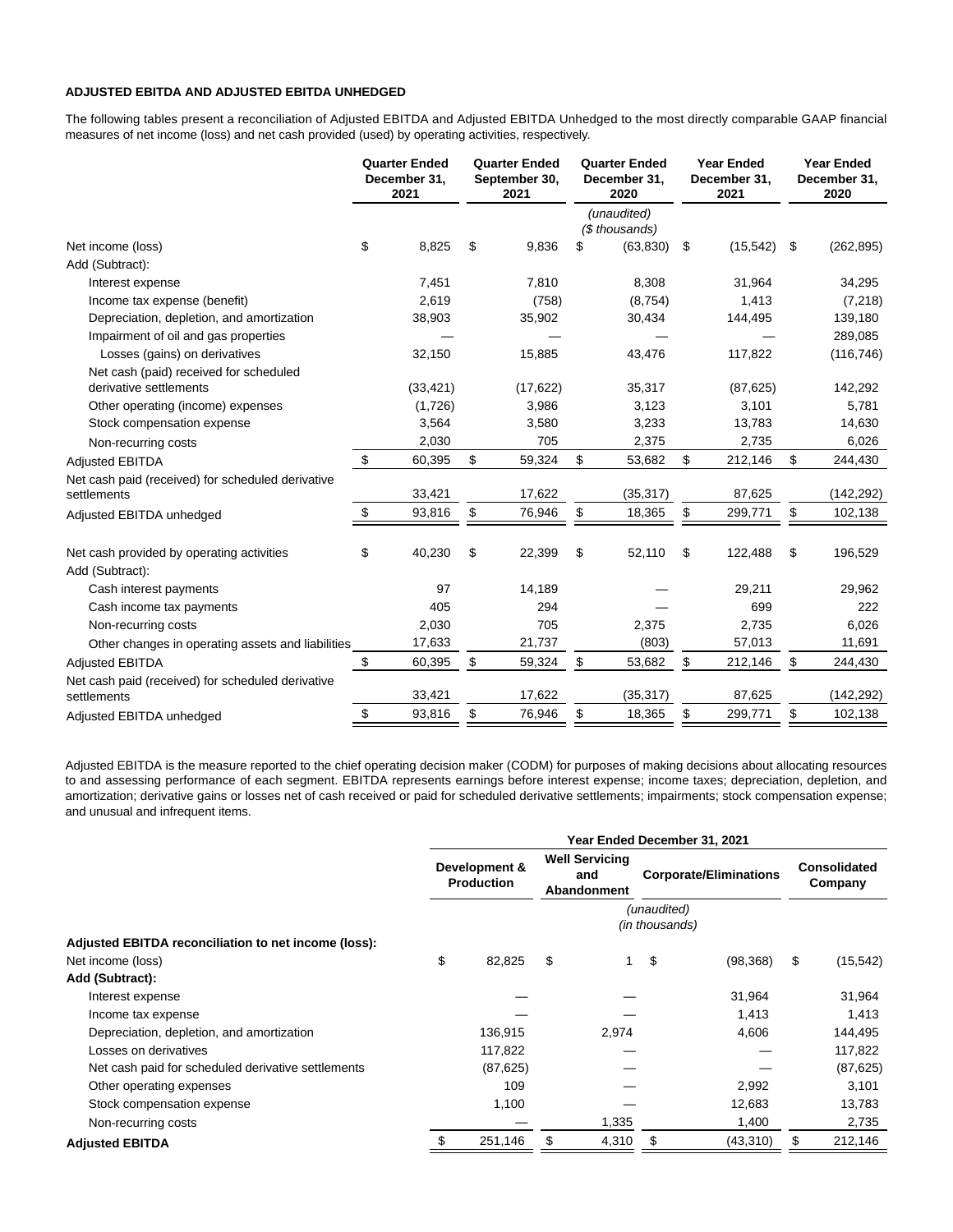### **LEVERED FREE CASH FLOW AND LEVERED FREE CASH FLOW UNHEDGED**

The following table presents a reconciliation of Adjusted EBITDA to the non–GAAP measures of Levered Free Cash Flow. The reconciliation of Adjusted EBITDA is presented above.

|                                                                  | <b>Quarter Ended</b><br>December 31,<br>2021 |           | <b>Quarter Ended</b><br>September 30,<br>2021 |          | <b>Quarter Ended</b><br>December 31,<br>2020 |                               | <b>Year Ended</b><br>December 31,<br>2021 |            | <b>Year Ended</b><br>December 31,<br>2020 |           |
|------------------------------------------------------------------|----------------------------------------------|-----------|-----------------------------------------------|----------|----------------------------------------------|-------------------------------|-------------------------------------------|------------|-------------------------------------------|-----------|
|                                                                  |                                              |           |                                               |          |                                              | (unaudited)<br>(\$ thousands) |                                           |            |                                           |           |
| <b>Adjusted EBITDA</b>                                           | \$                                           | 60.395    | S                                             | 59,324   | \$                                           | 53,682                        | S                                         | 212.146    | \$                                        | 244,430   |
| Subtract:                                                        |                                              |           |                                               |          |                                              |                               |                                           |            |                                           |           |
| Capital expenditures - accrual basis <sup>(1)</sup>              |                                              | (27, 673) |                                               | (38,016) |                                              | (14, 159)                     |                                           | (132, 719) |                                           | (76, 480) |
| Interest expense                                                 |                                              | (7, 451)  |                                               | (7, 810) |                                              | (8,308)                       |                                           | (31, 964)  |                                           | (34, 295) |
| Fixed cash dividends declared                                    |                                              | (4,798)   |                                               | (4,806)  |                                              |                               |                                           | (16, 297)  |                                           | (9, 564)  |
| Levered Free Cash Flow <sup>(2)</sup>                            | \$                                           | 20,473    | \$.                                           | 8,692    | \$.                                          | 31,215                        | \$                                        | 31,166     | - \$                                      | 124,091   |
| Net cash paid (received) for scheduled derivative<br>settlements |                                              | 33,421    |                                               | 17,622   |                                              | (35, 317)                     |                                           | 87,625     |                                           | (142,292) |
| Levered Free Cash Flow Unhedged                                  |                                              | 53,894    |                                               | 26,314   |                                              | (4, 102)                      |                                           | 118,791    |                                           | (18, 201) |

(1) Capital expenditures on an accrual basis includes capitalized overhead and interest and excludes acquisitions. Also excluded is asset retirement spending of \$7 million, \$5 million, \$4 million for the quarters ended December 31, 2021, September 30, 2021 and December 31, 2020, respectively, and \$19 million and \$18 million for the years ended December 31, 2021 and 2020, respectively.

# **ADJUSTED GENERAL AND ADMINISTRATIVE EXPENSES**

The following table presents a reconciliation of the GAAP financial measure of general and administrative expenses to the non-GAAP financial measures of Adjusted General and Administrative Expenses.

|                                                               | <b>Quarter Ended</b><br>December 31,<br>2021 | <b>Quarter Ended</b><br>September 30,<br>2021 |     | <b>Quarter Ended</b><br>December 31,<br>2020             | <b>Year Ended</b><br>December 31,<br>2021 |     | <b>Year Ended</b><br>December 31,<br>2020 |
|---------------------------------------------------------------|----------------------------------------------|-----------------------------------------------|-----|----------------------------------------------------------|-------------------------------------------|-----|-------------------------------------------|
|                                                               |                                              |                                               |     | (unaudited)<br>(\$ in thousands except per mboe amounts) |                                           |     |                                           |
| General and administrative expenses                           | \$<br>22,357                                 | \$<br>17,614                                  | -\$ | 20,409                                                   | \$<br>73,106                              | \$  | 77,696                                    |
| Subtract:                                                     |                                              |                                               |     |                                                          |                                           |     |                                           |
| Non-cash stock compensation expense (G&A<br>portion)          | (3, 457)                                     | (3, 467)                                      |     | (3, 153)                                                 | (13, 356)                                 |     | (14, 264)                                 |
| Non-recurring costs                                           | (2,030)                                      | (705)                                         |     | (2,375)                                                  | (2,735)                                   |     | (6,026)                                   |
| Adjusted General and Administrative Expenses                  | 16,870                                       | 13,442                                        |     | 14,881                                                   | 57,015                                    |     | 57,406                                    |
| Well servicing and abandonment segment                        | \$<br>3,193                                  | \$                                            | \$  |                                                          | \$<br>3,193                               | -\$ |                                           |
| Development and production segment, and<br>corporate          | \$<br>13,677                                 | \$<br>13,442                                  | \$  | 14,881                                                   | \$<br>53,822                              | -\$ | 57,406                                    |
| Development and production segment, and<br>corporate (\$/boe) | \$<br>5.33                                   | \$<br>5.34                                    | \$  | 6.07                                                     | \$<br>5.38                                | \$  | 5.50                                      |
| Total mboe                                                    | 2,566                                        | 2,519                                         |     | 2,450                                                    | 10,004                                    |     | 10,435                                    |

### **RESERVES AND PV-10**

 $\overline{\phantom{a}}$ 

The following table summarizes our estimated proved reserves and related PV-10 as of December 31, 2021.

|                                   | Proved Reserves as of December 31, 2021 <sup>(1)</sup>      |                       |                                 |              |  |  |  |
|-----------------------------------|-------------------------------------------------------------|-----------------------|---------------------------------|--------------|--|--|--|
|                                   | <b>California</b><br>(San Joaquin<br>and<br>Ventura basins) | Utah<br>(Uinta basin) | Colorado<br>(Piceance<br>basin) | <b>Total</b> |  |  |  |
| <b>Proved developed reserves:</b> |                                                             |                       |                                 |              |  |  |  |
| Oil (mmbbl)                       | 47                                                          | 6                     |                                 | 53           |  |  |  |
| Natural Gas (bcf)                 |                                                             | 35                    | 25                              | 60           |  |  |  |
| NGLs (mmbbl)                      |                                                             |                       |                                 |              |  |  |  |